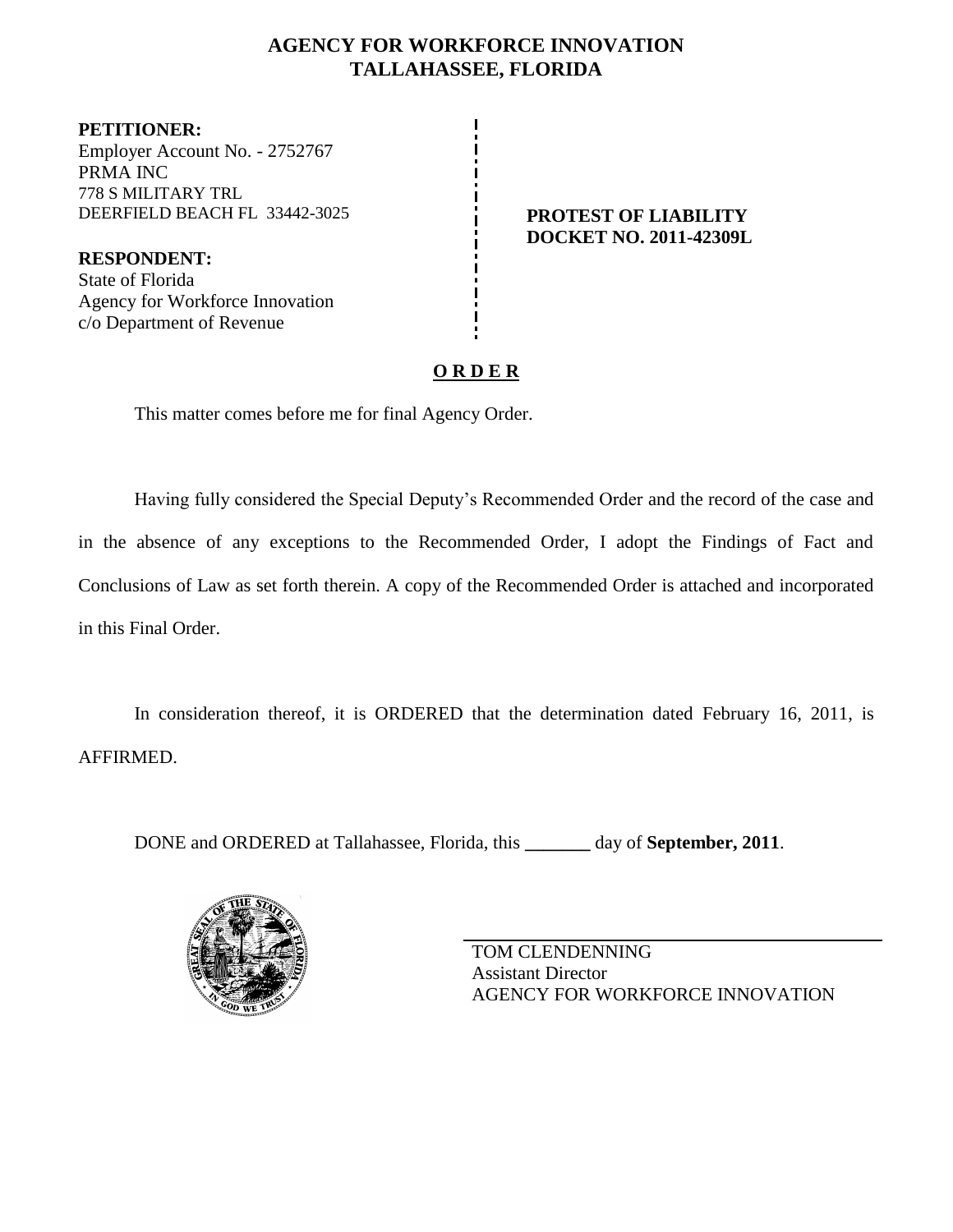## **AGENCY FOR WORKFORCE INNOVATION Unemployment Compensation Appeals**

MSC 345 CALDWELL BUILDING 107 EAST MADISON STREET TALLAHASSEE FL 32399-4143

**PETITIONER:** Employer Account No. - 2752767 PRMA INC PEER REVIEW MEDIATION & ARBITRATION ATTN:MARC COMBS 778 S MILITARY TRL DEERFIELD BEACH FL 33442-3025

> **PROTEST OF LIABILITY DOCKET NO. 2011-42309L**

**RESPONDENT:** State of Florida

Agency for Workforce Innovation c/o Department of Revenue

# **RECOMMENDED ORDER OF SPECIAL DEPUTY**

TO: Assistant Director Agency for Workforce Innovation

This matter comes before the undersigned Special Deputy pursuant to the Petitioner's protest of the Respondent's determination dated February 16, 2011.

After due notice to the parties, a telephone hearing was held on June 24, 2011. The Petitioner's chief financial officer appeared and testified at the hearing. The Joined Party appeared and testified in her own behalf. A tax specialist II appeared and testified on behalf of the Respondent.

The record of the case, including the recording of the hearing and any exhibits submitted in evidence, is herewith transmitted. Proposed Findings of Fact and Conclusions of Law were received.

### **Issue:**

Whether services performed for the Petitioner by the Joined Party and other individuals constitute insured employment pursuant to Sections 443.036(19), 443.036(21); 443.1216, Florida Statutes, and if so, the effective date of the liability.

NON-APPEARANCE: Whether there is good cause for proceeding with an additional hearing, pursuant to Florida Administrative Code Rule 60BB-2.035(18).

**Jurisdictional Issue: NON-APPEARANCE:** Whether there is good cause for proceeding with an additional hearing, pursuant to Florida Administrative Code Rule 60BB-2.035(18). The hearing was originally scheduled for May 11, 2011. After due notice, the Petitioner did not appear at the hearing. The Petitioner had written down the wrong time for the hearing on the schedule. The Petitioner realized the mistake and immediately contacted the agency in order to correct the situation. The Petitioner's failure to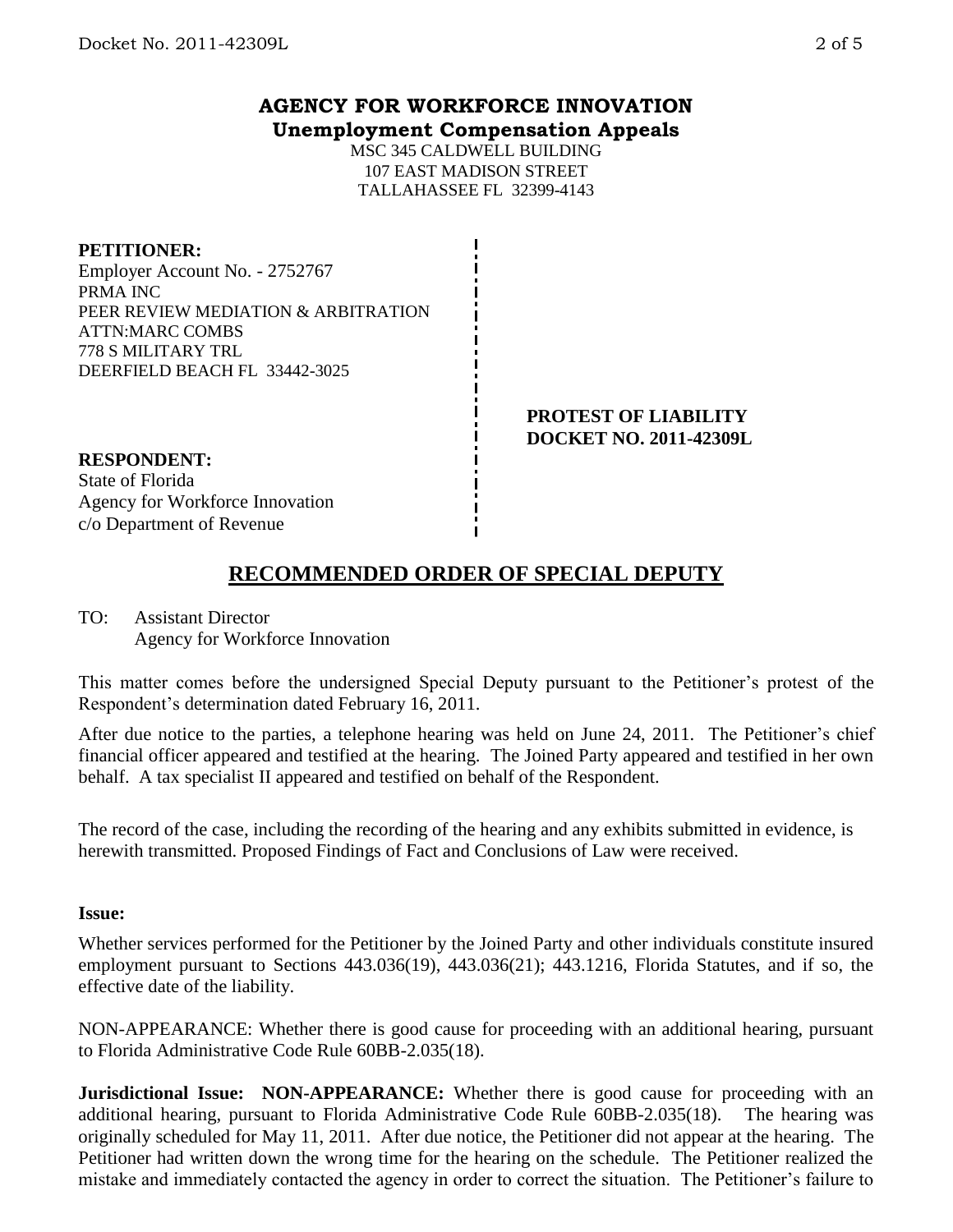appear was the result of human error and the Petitioner exercised due diligence in rectifying the error once it became known. Therefore, there is good cause to proceed with the hearing.

#### **Findings of Fact:**

- 1. The Petitioner is a subchapter C corporation, incorporated in April 2001, for the purpose of running a business performing medical mediation for the medical and legal community.
- 2. The Joined Party provided services as a telephone solicitor for the Petitioner from February 5, 2005, through December 16, 2010.
- 3. The Joined Party was expected to report to work from 8:30 am until 5 pm, Monday through Friday. The Petitioner changed the Joined Party's work hours to 9am through 4pm in 2007. The Petitioner changed the Joined Party's work hours to 8am to 3pm in 2010. The Joined Party was expected to have lunch at her desk during the 2010 work hours.
- 4. The Joined Party received a W-2 from the Petitioner from 2005 through 2009. In 2009 the Joined Party received both a W-2 and a 1099 form from the Petitioner. After 2009 the Joined Party received 1099 forms. The change from W-2 to 1099 forms was due to the Petitioner changing the relationship from an employer-employee relationship to an independent contractor one. The Joined Party was never told she would be working as an independent contractor. The Joined Party's work conditions did not change during the course of her employment.
- 5. The Joined Party was given a schedule and protocol to determine what needed to be done each day. The Joined Party would consult a list of names in the Petitioner's database, make telephone calls, and update client information.
- 6. The Petitioner expected the Joined Party to work out of the place of business and during business hours.
- 7. The Joined Party was supervised and directed by the Petitioner. The Petitioner conducted a weekly review of the details of the Joined Party's performance. Problems with the Joined Party could result in the Petitioner monitoring the Joined Party's calls. The Petitioner reserved the right to place the Joined Party on probation.
- 8. The Petitioner required the Joined Party to attend general company meetings.
- 9. The Petitioner recorded the Joined Party's telephone calls and subsequently audited the calls. The Petitioner provided scripts to the Joined Party for use in making telephone calls.
- 10. The Joined Party was paid \$450 per week at the time of hire. The pay was set by the Petitioner. The Joined Party received raises at the Petitioner's discretion. The Joined Party was paid \$750 per week at the time of separation. The Joined Party was required to use a time card to clock in and out each day. The Petitioner reduced the Joined Party's pay in the event that the Joined Party did not work the required number of hours per week. The Petitioner deducted money for the Joined Party's insurance from each paycheck.
- 11. The Petitioner provided a workspace, computer, and telephone to the Joined Party. The Joined Party was not required to provide any tools, equipment, or materials for the work. The Joined Party was provided with a company email address.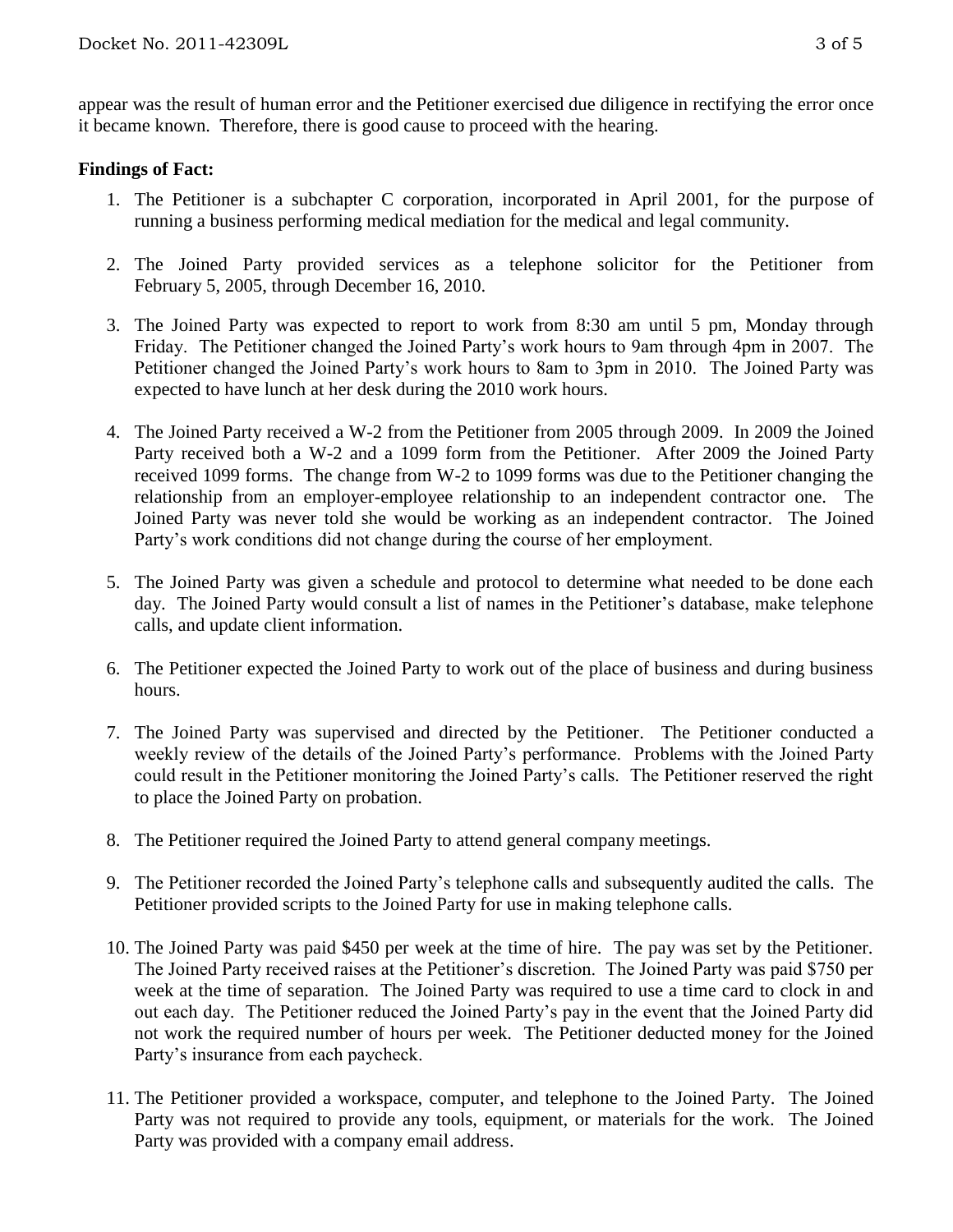## **Conclusions of Law:**

- 12. The issue in this case, whether services performed for the Petitioner constitute employment subject to the Florida Unemployment Compensation Law, is governed by Chapter 443, Florida Statutes. Section 443.1216(1)(a)2., Florida Statutes, provides that employment subject to the chapter includes service performed by individuals under the usual common law rules applicable in determining an employer-employee relationship.
- 13. The Supreme Court of the United States held that the term "usual common law rules" is to be used in a generic sense to mean the "standards developed by the courts through the years of adjudication." United States v. W.M. Webb, Inc., 397 U.S. 179 (1970).
- 14. The Supreme Court of Florida adopted and approved the tests in 1 Restatement of Law, Agency 2d Section 220 (1958), for use to determine if an employment relationship exists. See Cantor v. Cochran, 184 So.2d 173 (Fla. 1966); Miami Herald Publishing Co. v. Kendall, 88 So.2d 276 (Fla. 1956); Magarian v. Southern Fruit Distributors, 1 So.2d 858 (Fla. 1941); see also Kane Furniture Corp. v. R. Miranda, 506 So.2d 1061 (Fla. 2d DCA 1987).
- 15. Restatement of Law is a publication, prepared under the auspices of the American Law Institute, which explains the meaning of the law with regard to various court rulings. The Restatement sets forth a nonexclusive list of factors that are to be considered when judging whether a relationship is an employment relationship or an independent contractor relationship.
- 16. 1 Restatement of Law, Agency 2d Section 220 (1958) provides:
	- (1) A servant is a person employed to perform services for another and who, in the performance of the services, is subject to the other's control or right of control.
	- (2) The following matters of fact, among others, are to be considered:
		- (a) the extent of control which, by the agreement, the business may exercise over the details of the work;
		- (b) whether or not the one employed is engaged in a distinct occupation or business;
		- (c) the kind of occupation, with reference to whether, in the locality, the work is usually done under the direction of the employer or by a specialist without supervision;
		- (d) the skill required in the particular occupation;
		- (e) whether the employer or the worker supplies the instrumentalities, tools, and the place of work for the person doing the work;
		- (f) the length of time for which the person is employed;
		- $(g)$  the method of payment, whether by the time or by the job;
		- (h) whether or not the work is a part of the regular business of the employer;
		- (i) whether or not the parties believe they are creating the relation of master and servant;
		- (j) whether the principal is or is not in business.
- 17. Comments in the Restatement explain that the word "servant" does not exclusively connote manual labor, and the word "employee" has largely replaced "servant" in statutes dealing with various aspects of the working relationship between two parties. In Department of Health and Rehabilitative Services v. Department of Labor & Employment Security, 472 So.2d 1284 (Fla. 1<sup>st</sup> DCA 1985) the court confirmed that the factors listed in the Restatement are the proper factors to be considered in determining whether an employer-employee relationship exists. However, in citing La Grande v. B&L Services, Inc., 432 So.2d 1364, 1366 (Fla. 1st DCA 1983), the court acknowledged that the question of whether a person is properly classified an employee or an independent contractor often cannot be answered by reference to "hard and fast" rules, but rather must be addressed on a case-by-case basis.
- 18. The evidence presented in this case reveals that the Petitioner exercised control over where, when, and how the work was performed by the Joined Party. The Petitioner required that the Joined Party work set hours within the Petitioner's normal business hours. The Joined Party was required